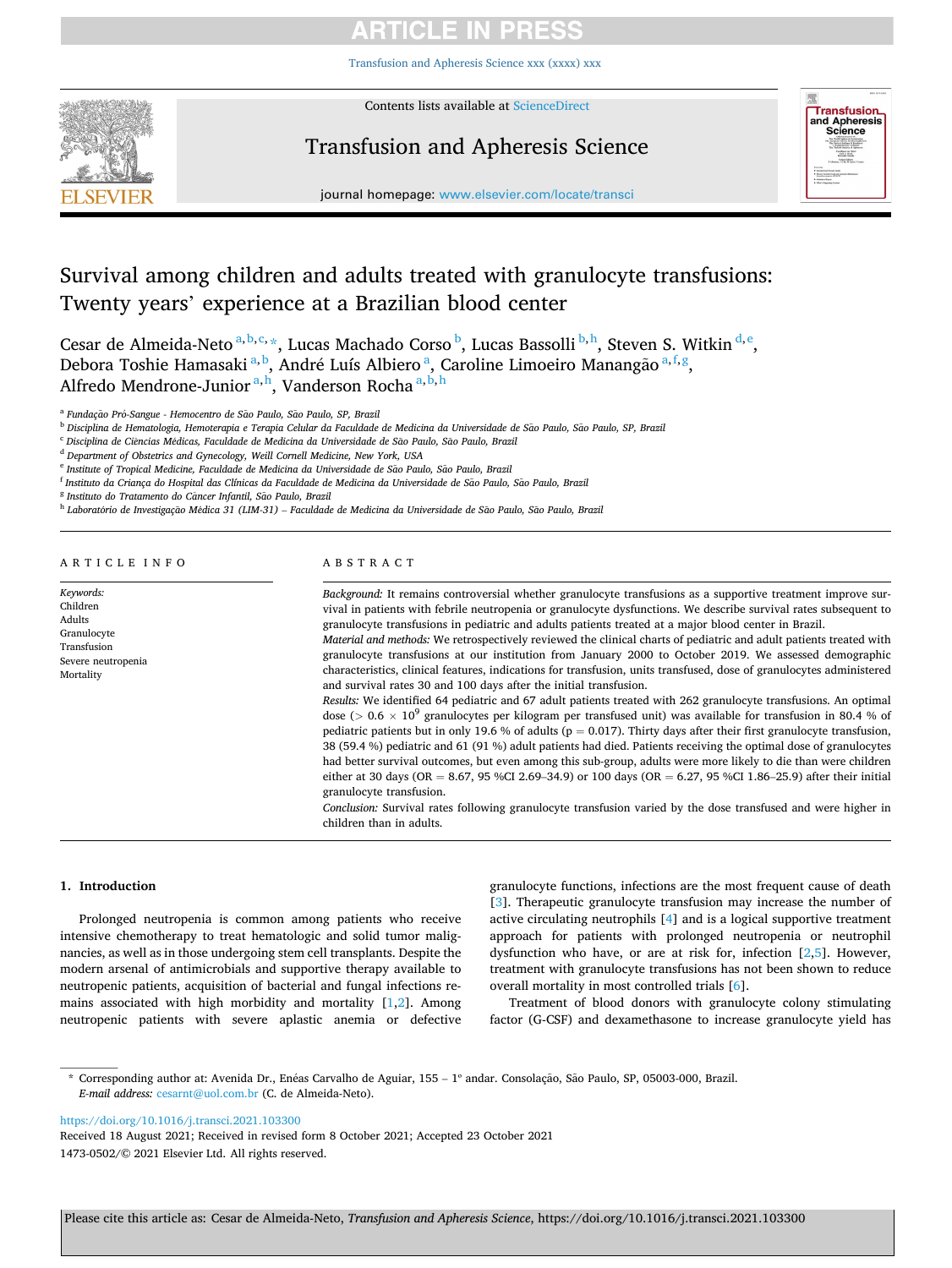# **ARTICLE IN PRESS**

### *C. de Almeida-Neto et al.*

been available for almost 30 years [7–[9\]](#page-4-0). Improvements in automated blood cell separation for leukapheresis, standardization of collection protocols and enhanced training of blood center teams have resulted in more precise granulocyte collections and obtaining the optimal dose needed for each recipient. A large multicenter randomized trial that evaluated patients with febrile neutropenia who were treated with daily granulocyte transfusions plus antimicrobial treatment compared with patients receiving only antimicrobial therapy failed to demonstrate a benefit of granulocyte transfusions, but the power of the study was reduced. However, a post-hoc analysis of this study suggested that patients receiving higher doses ( $\geq 0.6 \times 10^9$  granulocytes/kg/transfused unit) tended to have better outcomes than those receiving lower doses [[10\]](#page-4-0).

Granulocyte transfusions are time-consuming for donors, costly, dependent upon availability of qualified donors, and are not free of potential adverse effects to both donors and recipients [\[11](#page-4-0),[12\]](#page-4-0). Given these limitations, there is still a controversy about whether granulocyte transfusions can significantly increase the survival of patients with febrile neutropenia or granulocyte dysfunctions [[13\]](#page-4-0). In this communication, utilizing data collected over a twenty-year period, we retrospectively analyzed the 30- and 100-day mortality rates after an initial granulocyte transfusion in pediatric and adult patients, and correlated outcomes with granulocyte dosage administered and with clinical characteristics.

## **2. Methods**

We reviewed the clinical charts of 140 patients who received granulocyte transfusions at Hospital das Clínicas da Faculdade de Medina da Universidade de São Paulo, the largest public hospital in Brazil, located in São Paulo city, from January 2000 to October 2019. Nine patients (6.4 %) were subsequently excluded due to incomplete data. The study was approved by the Ethics Committee of Fundação Pró-Sangue.

We evaluated demographic characteristics, clinical features, indications for granulocyte transfusion, number of granulocytes transfused, adequacy of the administered dose and mortality rates within 30 and 100 days after the first granulocyte transfusion in adult and pediatric patients. After the first granulocyte transfusion, most patients subsequently received additional granulocyte transfusions during the study period. Pediatric patients were defined as those treated in the Pediatric Unit and *<* 18 years of age. Adult patients were treated in the general ward and were *>* 18 years old. The need for therapeutic granulocyte transfusions were clinically determined by patients' physicians according to the institutional protocols for transfusion of granulocyte concentrates. For patients with severe neutropenia the criteria included all of the following : (1) Severe neutropenia, defined as an ANC *<* 0.5 ×  $10^9$ /L [WHO 1999] due to congenital or acquired bone marrow failure syndromes; (2) receiving active treatment in an attempt to achieve disease remission; (3) proven or highly probable fungal or bacterial infection that was unresponsive to appropriate antimicrobial therapy for more than 48 h; (4) expected neutrophil recovery (ANC  $>$  0.5  $\times$   $10^9$ /l) in the near future and/or in whom potential curative therapy was anticipated.

Granulocyte donors were recruited primarily from voluntary platelet apheresis donors and, in a small number of cases, from relatives of the patients. Donors had to fulfil the same qualification criteria as whole blood donors, have adequate bilateral antecubital venous access for apheresis collection and be negative in all routine blood donation screening tests within 72 h before leukapheresis. Donors were stimulated with dexamethasone (8 mg PO) and/or recombinant G-CSF 300 μcg in a single subcutaneous application 12–15 h before collection, except if they had an absolute contraindication to any of these medications. The collection of granulocyte concentrates was performed with a continuous-flow cell separator (COBE Spectra Apheresis System, Terumo BCT, Tokyo, Japan or, Com.Tech-5, Fresenius Kabi, Germany or, Spectra Optia Apheresis System, Terumo BCT, Tokyo, Japan) with an average blood flow volume between 40 and 60 mL.

The following data were evaluated for each participant: gender, age, age group (pediatric vs. adult), underlying disease, indication for granulocyte transfusion, number of transfusions, frequency of transfusion-related adverse events, infection at enrollment, site of infection, and mortality rates within 30 and 100 days of hospitalization after the first granulocyte transfusion. An optimal dose was defined as *>*  $0.6 \times 10^9$  granulocytes per kilogram per transfused unit (8).

### *2.1. Statistical analysis*

Summary statistics, namely frequencies, mean [standard deviation, SD] or median [range] were reported. The 30-day and the 100-day mortality rates after the first granulocyte transfusion were estimated with a 95 % confidence interval (95 % CI). Univariable prognostic analyses were conducted including all studied variables. The prognostic value was quantified by odds ratios (OR) estimated from logistic models. Multivariable logistic regression was used to define the risk of death according to age groups, adjusted for potential confounders. To ensure the absence of collinearity in the final model, the Variance Inflation Factor (VIF *<* 5) was checked. Odds Ratio (OR) and (95 % CI) were reported. The chi-square test was applied to assess the adequacy of dose according to age group. All statistical tests were two-sided with p-values *<* 0.05 denoting statistical significance. All analyzes were performed with Rstudio 1.3.959 statistical software (<https://www.rstudio.com>).

# **3. Results**

Table 1 details clinical data from 64 pediatric and 67 adult patients who received 262 granulocyte transfusions. Of the pediatric patients 35 (54.7 %) were male, mean age ( $\pm$ SD) was 8.5 ( $\pm$ 5.4) years old, 16 (25) %) had acute lymphocytic leukemia, 61 (95.3 %) received the transfusion to treat febrile neutropenia and 17 (26.6 %) had undergone bone marrow or peripheral stem cell transplantation. The median number of granulocyte transfusions were three (range 1− 19). Among the adults, 29 (45.3 %) were male, mean age (SD) was 36.2 (13.2) years old, 28 (41.8 %) had acute myelogenous leukemia, all received their granulocyte transfusions to treat febrile neutropenia and 14 (20.9 %) had undergone bone marrow or peripheral stem cell transplantation. The median number of granulocyte transfusions was 3.5 (range 1–11). A fungal infection was identified in 20 pediatric patients (31.2 %) ([Fig. 1a](#page-2-0)) and

## **Table 1**

Characteristics of pediatric and adult patients receiving granulocyte transfusions.

|                                | Total $(n =$<br>131) | Pediatric $(n =$<br>64) | Adults $(n =$<br>67) |
|--------------------------------|----------------------|-------------------------|----------------------|
| Male, $n$ $(\%)$               | 71 (54.2)            | 35 (54.7)               | 29 (45.3)            |
| Age, mean (SD)                 | 22.6 (17.2)          | 8.5(5.4)                | 36.2 (13.2)          |
| Underlying disease, n (%)      |                      |                         |                      |
| acute myelogenous leukemia     | 35 (26.7)            | 7(10.9)                 | 28 (41.8)            |
| acute lymphocytic leukemia     | 29(22.1)             | 16(25.0)                | 13 (19.4)            |
| aplastic anemia                | 23(17.6)             | 15(23.4)                | 8(11.9)              |
| other leukemias                | 9(6.9)               | 5(7.8)                  | 4(6.0)               |
| solid tumor                    | 8(6.1)               | 8 (12.5)                | $0 (-)$              |
| Lymphoma                       | 7(5.3)               | 1(1.6)                  | 6(9.0)               |
| Other                          | 20(15.3)             | $12(18.8)^a$            | $8(11.9)^b$          |
| Transfusion indication, n (%)  |                      |                         |                      |
| neutropenic febrile            | 128 (97.7)           | 61 (95.3)               | 67 (100)             |
| neutrophil dysfunction &       | 3(2.3)               | 3(4.7)                  | $0 (-)$              |
| infection                      |                      |                         |                      |
| Neutropenic febrile & BMT/     | 31(23.7)             | 17 (26.6)               | 14 (20.9)            |
| PBSC $^c$ , n $(\%)$           |                      |                         |                      |
| Number of transfusions, median | $3(1-19)$            | $3(1-19)$               | $3.5(1-11)$          |
| (range)                        |                      |                         |                      |

<sup>a</sup> Solid tumors (n = 8) and Chronic granulomatous disease (n = 4).<br><sup>b</sup> Myelodisplasic syndrome (n = 4) and myeloproliferative disease (4).<br><sup>c</sup> Bone marrow transplantation/peripheral blood stem cell transplantation.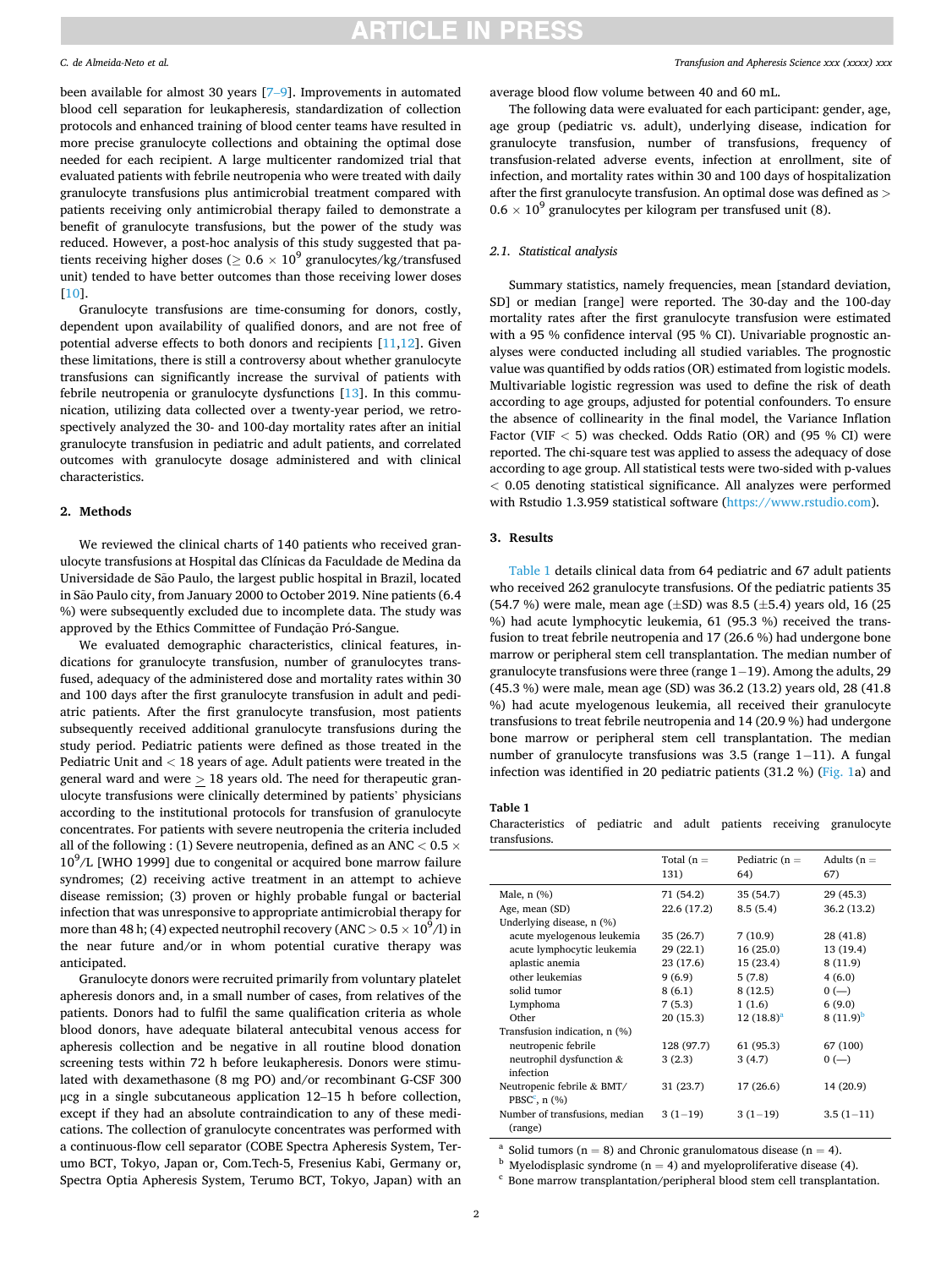<span id="page-2-0"></span>

**Fig. 1.** (a) Infectious agents diagnosed at enrollment in pediatric and adult patients treated with granulocyte transfusions. (b) Sites of infection in pediatric and adult patients treated with granulocytes transfusions.

lung was the most frequent site of infection (28.1 %) (Fig. 1b). Twentysix adults (38.8 %) had a fungal infection (Fig. 1a) and lung was the most frequent site of infection (32.8 %) (Fig. 1b).

Due to the smaller size of pediatric patients, an optimal dose of granulocytes ( $> 0.6 \times 10^9$  granulocytes per kilogram per transfused unit) was transfused in 80.4 % of pediatric patients and in only 19.6 % of adults ( $p = 0.017$ ). Mild and moderate adverse events (AEs) potentially related to the granulocyte transfusions were reported for nine (13.4 %) adults and one (1.6 %) pediatric patient. Among the adults five (7.5 %) experienced shivering, two (3%) developed a skin rash, one (1.5 %) had arterial hypotension and one (1.5 %) had dyspnea. The only report of an adverse granulocyte transfusion-related event in pediatric patients was a single (1.6 %) case of a febrile non-hemolytic transfusion reaction. No serious transfusion-associated AEs were reported (e.g. TRALI).

By 30 days after the first granulocyte transfusion 38 (59.4 %) pediatric and 61 (91 %) adult patients had died. At 100 days post-initial transfusion, there were no additional deaths among the adults, but an additional seven pediatric patients died. Only three patients treated with granulocyte transfusions had ongoing neutrophilic dysfunction and they all survived 30 and 100 days after receiving their transfusions.

The overall mortality rates 30 days after the first granulocyte transfusion was 90.7 % in patients transfused from June 2001 to February 2008, 73.8 % in those transfused from March 2008 to April 2014 and 64.3 % if the transfusion was from May 2015 to August 2019  $(p = 0.015)$ . However, when evaluated separately the 30-day mortality rates among adults and children were not statistically significant over the study time period ( $p = 0.195$  and  $p = 0.546$ , respectively). By univariate analyses, the odds ratio to die either by 30 days (OR  $= 6.96$  95 % CI 2.77–20.1) or 100 days (4.29 95 %CI 1.67–12.6) after the first granulocyte transfusion was higher in adults when compared with the pediatric patients. Gender, underlying disease, number of transfusions, etiology of infection and infection site were not associated with a higher mortality in 30 days and in 100 days following granulocyte transfusions (Table 2). Multivariate analyses demonstrated that among patients receiving granulocyte transfusions, adults were more likely to die than were children after 30-days (OR =  $8.67$ , 95 %CI 2.69-34.9) [Table 3](#page-3-0) and after 100 days (OR =  $6.27$ , 95 %IC 1.86-25.9) following their initial transfusion.

## **4. Discussion**

We observed a higher 30- and 100-day mortality after the initiation of granulocyte transfusions among adults when compared to pediatric patients. There was more than an eight- fold increased risk of adults to die within 30 days and a sixfold risk to die within 100 days after starting granulocyte transfusions when compared to pediatrics patients. An optimal dose was available for administration to 80.4 % of pediatric patients and to 19.6 % of adults. There were no severe adverse events reported in either group.

# **Table 2**

Univariable analysis of mortality in patients treated with granulocytes transfusions.

|                                                     | n  | 30-day<br>mortality n<br>(%) | Odds Ratio (95<br>%CI)  | $P-$<br>value            |
|-----------------------------------------------------|----|------------------------------|-------------------------|--------------------------|
| Gender                                              |    |                              |                         |                          |
| Male                                                | 71 | 51 (71.8)                    | Reference               |                          |
| Female                                              | 60 | 48 (80.0)                    | 1.57                    | 0.280                    |
|                                                     |    |                              | $(0.70 - 3.63)$         |                          |
| Underlying disease                                  |    |                              |                         |                          |
| acute myelogenous                                   | 35 | 28 (80.0)                    | Reference               |                          |
| leukemia                                            |    |                              |                         |                          |
| acute lymphocytic                                   | 38 | 27(71.1)                     | 0.61                    | 0.378                    |
| leukemia & other                                    |    |                              | $(0.20 - 1.79)$         |                          |
| leukemias                                           |    |                              |                         |                          |
| aplastic anemia                                     | 23 | 18 (78.3)                    | 0.90                    | 0.873                    |
|                                                     |    |                              | $(0.25 - 3.45)$         |                          |
| Others                                              | 35 | 26 (74.3)                    | 0.72                    | 0.570                    |
|                                                     |    |                              | $(0.23 - 2.21)$         |                          |
| Number of transfusions (median)                     |    |                              |                         |                          |
| $<$ 3 units                                         | 67 | 49 (73.1)                    | Reference               |                          |
| $>$ 3 units                                         | 55 | 45 (81.8)                    | 1.65                    | 0.259                    |
|                                                     |    |                              | $(0.70 - 4.08)$         |                          |
| Neutropenic febrile & BMT/PBSC <sup>a</sup> , n (%) |    |                              |                         |                          |
| No                                                  | 98 | 75 (76.5)                    | Reference               |                          |
| Yes                                                 | 31 | 24 (77.4)                    | 1.05                    | 0.919                    |
|                                                     |    |                              | $(0.42 - 2.92)$         |                          |
| Infection at enrollment                             |    |                              |                         |                          |
| Undetermined                                        | 31 | 23 (74.2)                    | Reference               |                          |
| Bacteria                                            | 43 | 32 (74.4)                    | 1.01                    | 0.983                    |
|                                                     |    |                              | $(0.34 - 2.90)$         |                          |
| Fungus                                              | 43 | 34 (79.1)                    | 1.31                    | 0.623                    |
|                                                     | 14 | 10(71.4)                     | $(0.43 - 3.94)$<br>0.87 | 0.846                    |
| Bacteria $+$ fungus                                 |    |                              | $(0.22 - 3.87)$         |                          |
| Infection site                                      |    |                              |                         |                          |
| Other                                               | 62 | 47 (75.8)                    | Reference               |                          |
| Lung                                                | 29 | 22 (75.9)                    | 1.00                    | 0.995                    |
|                                                     |    |                              | $(0.37 - 2.94)$         |                          |
| Sepsis                                              | 40 | 30(75.0)                     | 0.96                    | 0.926                    |
|                                                     |    |                              | $(0.38 - 2.46)$         |                          |
| Age group                                           |    |                              |                         |                          |
| Pediatric                                           | 64 | 38 (59.4)                    | Reference               |                          |
| Adult                                               | 67 | 61(91.0)                     | 6.96                    | $\overline{\phantom{a}}$ |
|                                                     |    |                              | $(2.77 - 20.1)$         | 0.001                    |

 $^{\rm a}$  Bone marrow transplantation/peripheral blood stem cell transplantation.

A recent review reported that the overall 30-day mortality in patients receiving granulocyte transfusions was 35 % [\[1\]](#page-4-0). In two randomized trials, mostly among adults, mortality rates 30 days after randomization varied from 20 % to 58 %  $[10,14]$  $[10,14]$  $[10,14]$  and in New Zealand, in a 16-years period study of granulocyte transfusions, survival rate was 41 % [\[15](#page-4-0)]. In pediatric patients who were treated with granulocyte transfusions, mortality rates 30 days after initiating treatment were lower and varied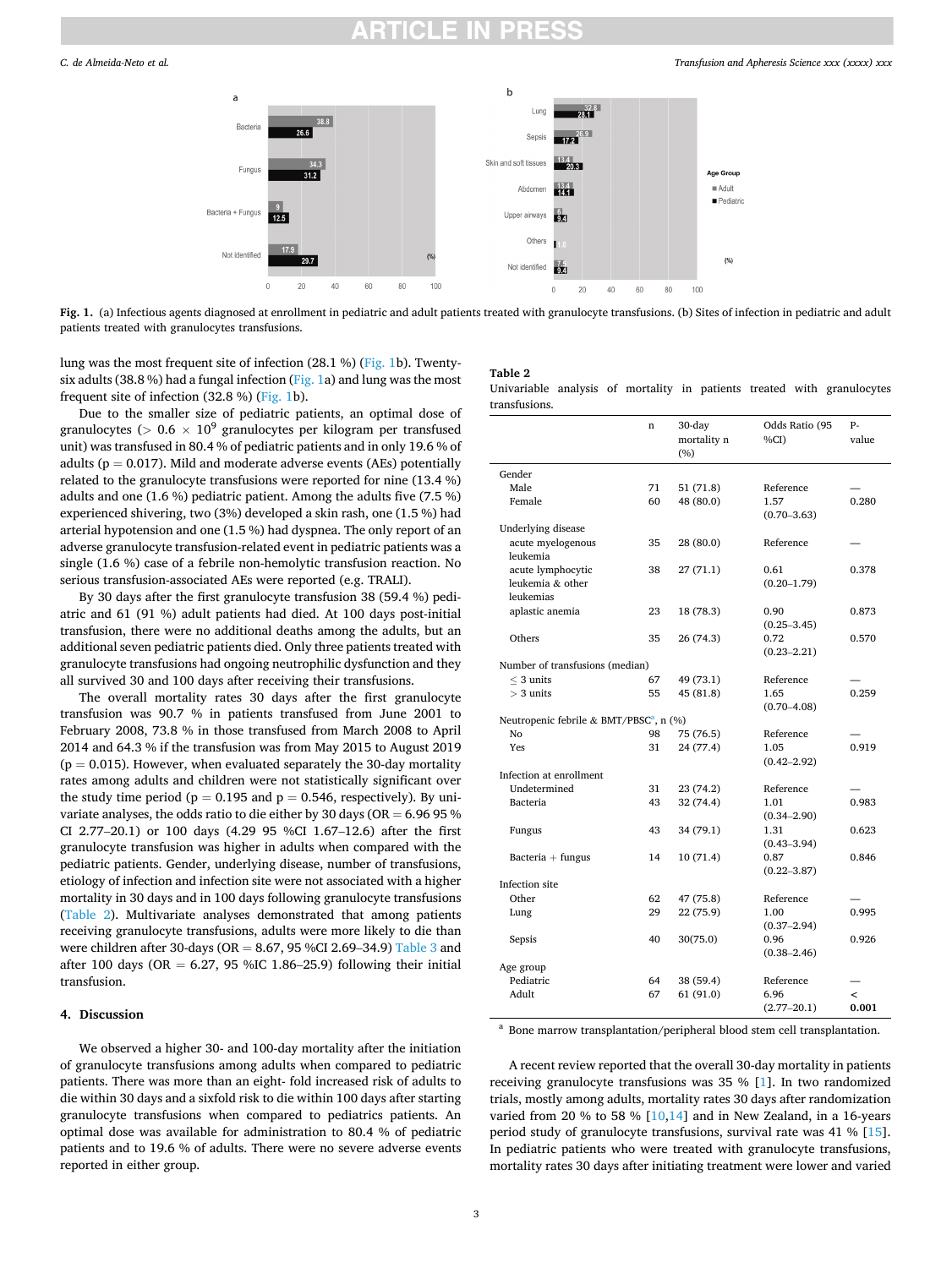# **RTICLE IN PRESS**

#### <span id="page-3-0"></span>**Table 3**

Multivariable analysis of mortality in patients treated with granulocyte transfusions.

|                                             | 30-day mortality Odds Ratio<br>(IC 95 %) | p.<br>value |
|---------------------------------------------|------------------------------------------|-------------|
| Gender                                      |                                          |             |
| Male                                        | Reference                                |             |
| Female                                      | $2.19(0.80 - 6.45)$                      | 0.136       |
| Underlying disease                          |                                          |             |
| acute myelogenous leukemia                  | Reference                                |             |
| acute lymphocytic anemia & other            | 1.71 (0.40-7.96)                         | 0.378       |
| leukemias                                   |                                          |             |
| aplastic anemia                             | $1.96(0.36 - 12.0)$                      | 0.446       |
| Other                                       | $1.46(0.34 - 6.62)$                      | 0.615       |
| Number of transfusions                      |                                          |             |
| $<$ 3 units                                 | Reference                                |             |
| $>$ 3 units                                 | $1.62(0.59 - 4.71)$                      | 0.359       |
| Neutropenic febrile & BMT/PBSC <sup>a</sup> |                                          |             |
| No                                          | Reference                                |             |
| Yes                                         | $1.62(0.51 - 6.01)$                      | 0.434       |
| Infection at enrollment                     |                                          |             |
| Undetermined                                | Reference                                |             |
| Bacteria                                    | $0.57(0.14 - 2.15)$                      | 0.417       |
| Fungus                                      | $1.17(0.27 - 5.00)$                      | 0.828       |
| $Bacteria + Fungus$                         | $0.88(0.15 - 5.34)$                      | 0.882       |
| Infection site                              |                                          |             |
| Other                                       | Reference                                |             |
| Lung                                        | $0.54(0.15-2.04)$                        | 0.357       |
| Sepsis                                      | $0.72(0.21 - 2.37)$                      | 0.583       |
| Age group                                   |                                          |             |
| Pediatric                                   | Reference                                |             |
| Adult                                       | 8.67 (2.69-34.9)                         | 0.001       |

<sup>a</sup> Bone marrow transplantation/peripheral blood stem cell transplantation.

from 9 % to 23 %  $[3,5,16,17]$  $[3,5,16,17]$  $[3,5,16,17]$ . Our survival rates were lower than previously reported for both adult and pediatric patients, and the odds of dying were higher for adults. We speculate that this was due to the likelihood that adults were more seriously ill, received lower doses of granulocytes per kg body weight and their granulocyte transfusions may have been administered relatively late in the course of disease when efficacy is likely reduced. Transfusions at earlier times are associated with better outcomes [\[16\]](#page-4-0). An optimal dose of transfused granulocytes was reached in more than 80 % of pediatric patients but only in less than 20 % of adults. The mortality rate of all evaluated patients slightly decreased over the study time period. The average number of transfusions was low in the population, mostly due to high patient mortality and in some cases because of their recovery from neutropenia. Improvement in collection procedures and cell separators as well as advances in the earlier recognition of the need for granulocyte transfusions may have impacted the rates of survival. Additionally, new antibiotics and new approaches to the recognition and management of fungal infections could have influenced survival. Interestingly, all patients with granulocyte dysfunction survived 100 days after initiation of granulocyte transfusions. This corroborates previous studies of the efficacy of granulocyte transfusion for the treatment of patients with infections and neutrophilic dysfunctions [[18,19\]](#page-4-0). Gender, underlying disease, number of transfusions, infection at enrollment and infection site were not associated with a different mortality rate when comparing adults to children. This was probably a consequence of the great variety of clinical presentations and the number of participants in the study.

There were few adverse events in the studied population and none were severe. It has been estimated that 10–40% of patients treated with granulocyte transfusions may experience an adverse event [\[1\]](#page-4-0). The small number of adverse events among those receiving granulocyte transfusions may also be due to the fact that these profoundly ill patients will have a number of medical complications, thus making it difficult to identify those specifically related to the transfusions. We suggest that improvements in the collection procedure with G-CSF and dexamethasone stimulation and leukapheresis collection may have lowered the incidence of adverse events in the present study. Prior non-automatized

granulocyte collection methods have been associated with severe reactions [\[12](#page-4-0)]. Additionally, most reports regarding adverse granulocyte transfusion reactions were published more than 20 years ago [\[1\]](#page-4-0)

We recognize limitations in our study. The study time frame was large and different therapeutics that impact patient survival, such as bone marrow transplants, new antibiotics, modern antifungal therapy, improved methods of early detection and prevention of infections, among others, may have varied during the 20-year investigation period. However, since granulocyte transfusion is not common in routine medical practice, a comprehensive evaluation of survival is only possible over a long period of time. In addition, the dose of granulocytes transfused to the adults in our patient population was less than optimal in more than 80 % of cases. This most likely influenced the rate of mortality. The low incidence of transfusion-related adverse events in our pediatric patients may have been at least partially due to underreporting, as most of these patients had severe disease and received additional treatments that are not devoid of adverse events. This may have masked adverse events associated with the granulocyte transfusions  $[10,17]$  $[10,17]$ . Our study was retrospective and may have been unintentionally biased in the absence of pertinent data. This limitation is intrinsic in retrospective observational studies. We included all variables present in patients' charts to minimize misinterpretation during data analysis. The recruitment of appropriate donors and stimulation of granulocytes production and their collection are time-consuming and impact the lag period between indication for transfusion and the transfusion itself. We acknowledge and highlight this limitation and wish to emphasize the need to improve the overall protocol to shorten the time between collection of more adequate doses of granulocytes and their delivery to patients. Finally, data on granulocyte recovery after transfusions was not systematically collected and, as our study is retrospective, we were unable to quantitatively evaluate the efficacy of transfusion in elevating neutrophil levels in our subjects.

We conclude that there was an overall low survival rate among patients receiving granulocyte transfusions at our center. However, survival was highest in the pediatric population and among individuals receiving elevated doses of granulocytes. This supports the likely benefit of higher transfusion granulocytes doses in improving survival among infected patients with neutropenia and neutrophilic disfunction. Although these findings support the continued utility of this intervention for selected patients, randomized trials are still required to ultimately determine if granulocyte transfusions improve survival among infected neutropenic and neutrophil dysfunctional patients.

## **CRediT authorship contribution statement**

**Cesar de Almeida-Neto:** Conceptualization, Data collection, Designed the research project, Methodology, Writing and review the manuscript. **Lucas Machado Corso**: Designed the research project, Data collection and Data management; **Lucas Bassolli de Oliveira Alves**: Statistical analyses and review of the manuscript; **Steven S. Witkin**: Manuscript writing, draft preparation, Supervision and review of the maniscript; **Debora Toshie Hamasaki:** Data collection, performed the research; André Luís Albiero: Data collection, draft review and manuscript writing ; Caroline Limoeiro Manangão: Data collection, draft review and manuscript writing, **Alfredo Mendrone-Junior**: Data review, data validation and review of the draft, **Vanderson Rocha**: Supervison, Reviewing the original manuscripit and designed the research.

## **Declaration of Competing Interest**

The authors report no declarations of interest.

#### **Acknowledgments**

All authors fulfil the following three criteria: Substantial